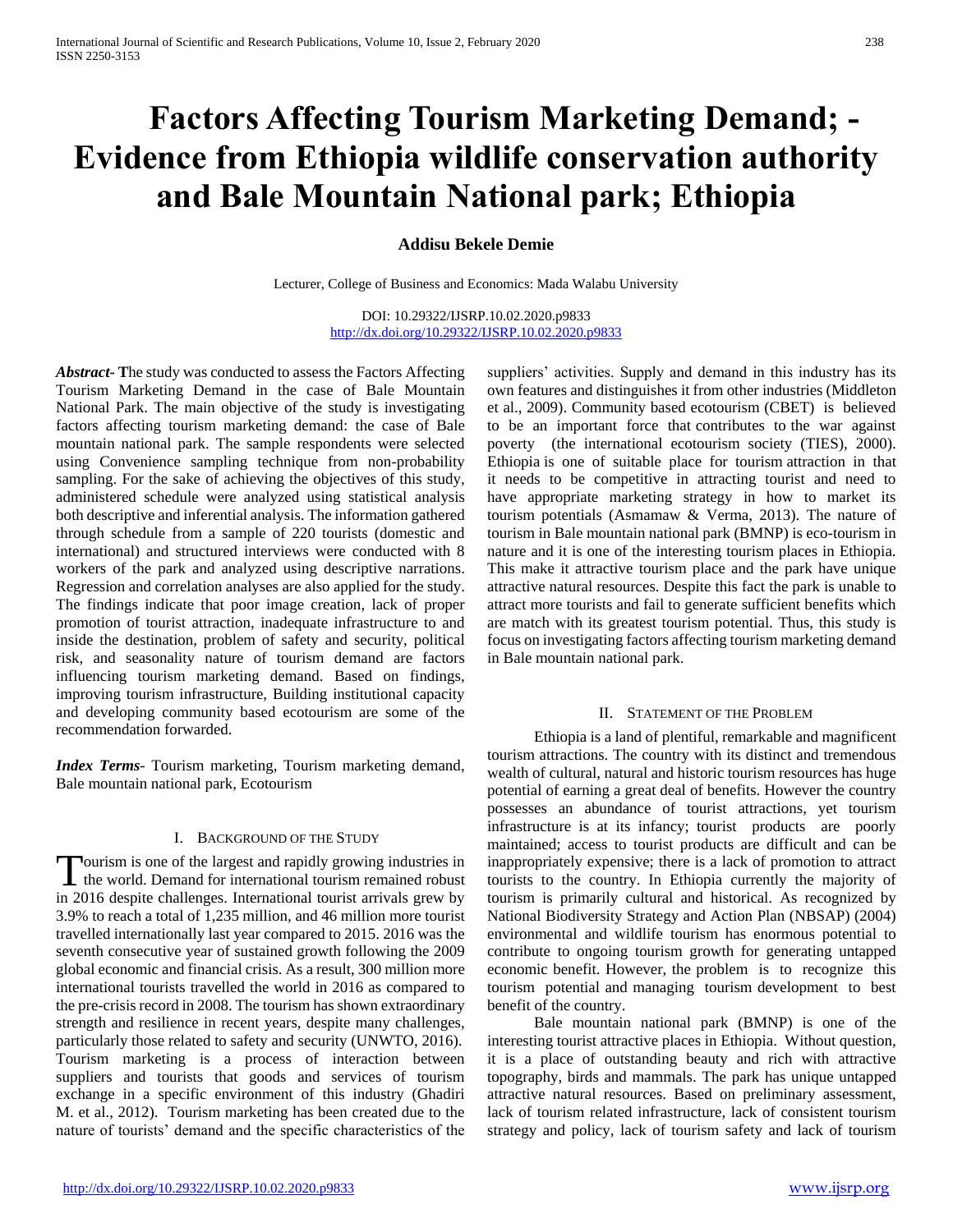diversification, tourist products are poorly maintained and lack of marketing are among the problem identified that hinder tourism attraction to function to its best.

 By taking into account the above major problems, the researchers organized those factors that affect tourism marketing demand into four major factors: tourism product mix component, political issues, and government support and seasonality factors. There is no pre-conducted research on the study area regarding factors affect tourism marketing demand by taking these gaps into consideration, thus researchers intends to assess the factors affecting tourism marketing demand in the case of Bale mountain national park.

## III. OBJECTIVES OF THE STUDY

 The overall objective of this study is to assess factors affecting tourism marketing demand. The specific objectives of the study include:

- To assess tourism product mix component effect on tourism marketing demand.
- To assess the effect of political instability on tourism marketing demand.
- To assess the effect of government support on tourism marketing demand.
- To examine the effect of seasonality on tourism marketing demand.

## IV. MATERIALS AND METHODS

 This study adopted both descriptive and exploratory type of research design. Both quantitative and qualitative approaches were simultaneously used. Of the several techniques used for data collection survey was employed, as the most appropriate technique to gather data for this study. The data were obtained by using structured interview and administered schedule distributed to sample respondent. The research design is cross sectional when we see in time aspect. The study is about assessing the factors affecting tourism marketing demand in case of bale mountain national park In order to meet this objective, descriptive research was employed.

 Primary and secondary were used, and primary data was collected through self-administered structured interview and through schedule; which comprises both open ended and close ended questions that was filled up by recruited and trained enumerators under the close supervision of the researchers. The **Characteristics of Sample Respondents**

total population for this study include tourists (international and domestic) 220 respondents and the researcher select them by using convenience sampling technique at the time of data collection and purposely selected 8 workers of the park to meet the overall objectives of the study.

 The schedules were designed in English version Items in the schedule were checked for the reliability using Cronbach's alpha. Cronbach's alpha values for all items under each constructs were checked, minimum of 0.7 were obtained, and thus the literature considers this value acceptable. The instrument was also checked for its validity based on expert judgment. Variables in the study were measured by using a five- point Likert – type scale ranging from strongly disagree (1) to strongly agree (5). On the other hand, the researchers collected the qualitative data through structured interviews with managers and worker of Bale mountain national park.

 For the analysis, Multiple Linear Regression Analysis method was used to test the hypothesized relationships between tourism marketing demand and the four factors. The assumptions of multiple regressions such as linearity, independence of residuals, and absence of Multicollinearity (Hair et al., 2014) were checked before running the regression models.

## V. RESULTS AND DISCUSSION

 To achieve the objective of the research, 246 sample respondents were selected from both domestic and international tourists of the park using cochran (1977)n =  $\left(\frac{z}{z}\right)$  $\left(\frac{z}{e}\right)^2$  pq sample size determination A total of 246 question were distributed to the potential respondents and a total of 220 were completed properly and were used for data interpretation. Out of this, 10 sets of questioners were considered unusable because they were not properly filled by the enumerators, while the reaming 16 of the questioners were not filled totally because of unwillingness of tourist. Therefore, only 220 usable sets of collected questioners were used for the data analysis. The response rate was (89.43 percent).

 This section starts with description of sample respondents and descriptive analysis of the factors affecting tourism marketing demand;- the case of Bale mountains national park . It is followed by the regression analysis with the aim of finding out the relationship between the dependent and independent variables.

|                | <b>International tourist</b> |               |                | <b>Domestic</b> |            | <b>Total</b>  |                |
|----------------|------------------------------|---------------|----------------|-----------------|------------|---------------|----------------|
| <b>Type of</b> | Category                     | <b>Freque</b> | <b>Percent</b> | Freque          | percen     | <b>Freque</b> | <b>Percent</b> |
| variable       |                              | ncy           | age            | ncy             | tage       | ncy           |                |
| Gender of      | Male                         | 98            | 66.7           | 47              | 64.4       | 145           | 65.9           |
| respondent     | Female                       | 49            | 33.3           | 26              | 35.6       | 75            | 100            |
|                | Total                        | 147           | <b>100</b>     | 73              | <b>100</b> | 220           |                |
| Age of         | $21 - 30$                    | 3             | 2.0            | 16              | 21.9       | 19            | 8.6            |
| respondent     |                              |               |                |                 |            |               |                |
|                | $31-40$                      | 54            | 36.7           | 18              | 24.7       | 72            | 41.4           |

**Table 1: demographic, social and economic characteristic of the respondent**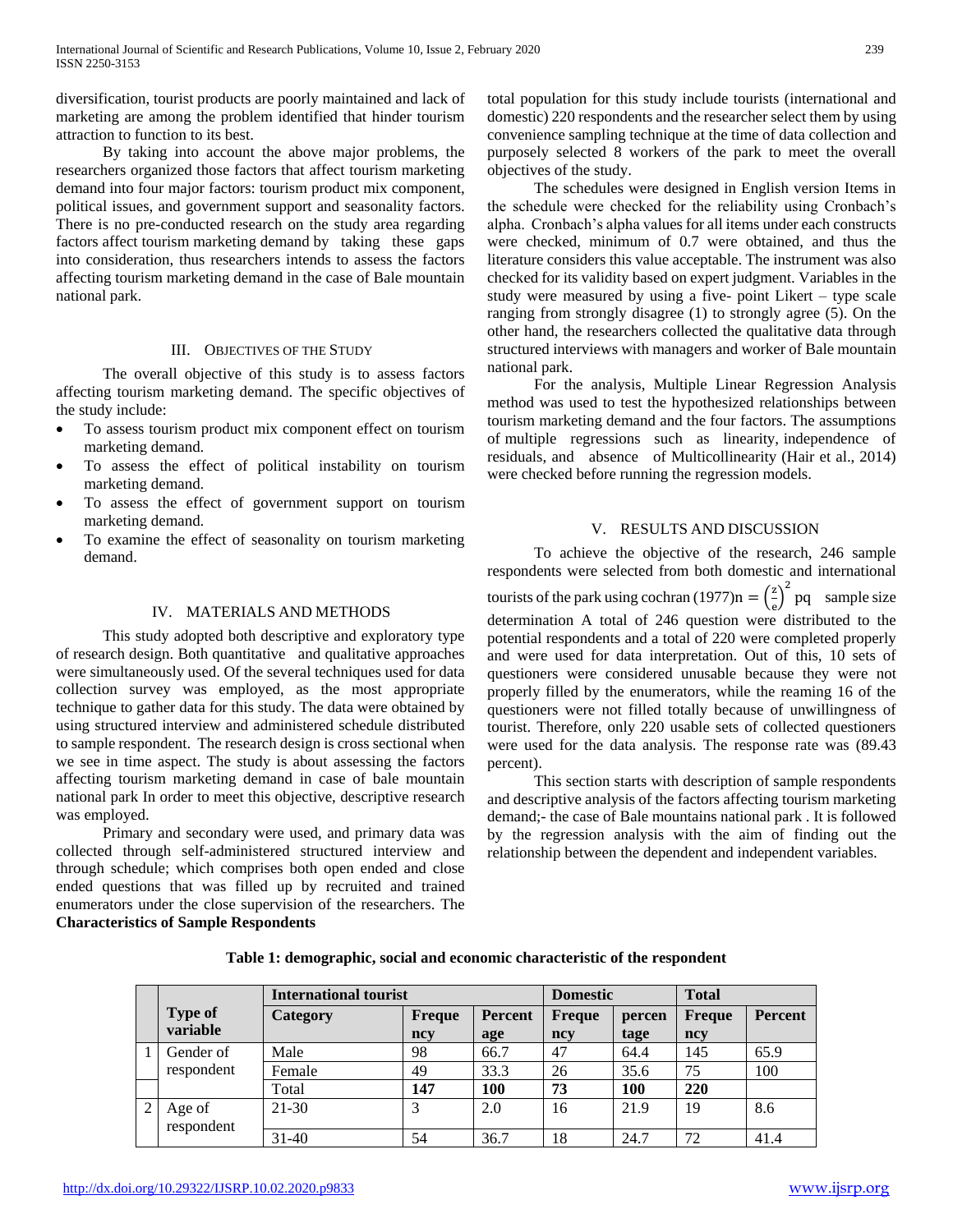|                |                           | $41 - 50$              | 90              | 61.2          | 27              | 37.0                     | 117              | 94.5 |
|----------------|---------------------------|------------------------|-----------------|---------------|-----------------|--------------------------|------------------|------|
|                |                           | Above 50               |                 |               | 12              | 16.4                     | 12               | 100  |
|                |                           | Total                  | 147             | 100           | 73              | 100                      | 220              |      |
| 3              | Marital status            | Married                | 113             | 76.9          | 56              | 76.7                     | 169              | 76.8 |
|                | of the                    | Single                 | 11              | 7.5           | 6               | 8.2                      | $\overline{17}$  | 84.5 |
|                | respondent                | Widow                  | 10              | 6.8           | 9               | 12.3                     | 19               | 93.2 |
|                |                           | Divorced               | 13              | 8.8           | $\overline{2}$  | 2.7                      | 15               | 100  |
|                |                           | Total                  | 147             | 100           | 73              | 100                      | 220              |      |
| $\overline{4}$ | Education<br>level of the | Certificate            | $\overline{2}$  | 1.4           | $\overline{2}$  | 2.7                      | $\overline{4}$   | 1.8  |
|                | respondent                | Diploma                | 29              | 19.7          | 16              | 21.9                     | 45               | 22.3 |
|                |                           | <b>Bachelor</b> degree | $\overline{71}$ | 48.3          | $\overline{38}$ | 52.1                     | 109              | 71.8 |
|                |                           | Master degree          | 44              | 29.9          | 17              | 23.3                     | 61               | 99.5 |
|                |                           | PHD and above          | 1               | .7            | $\frac{1}{2}$   | $\overline{\phantom{a}}$ | 1                | 100  |
|                |                           | <b>Total</b>           | 147             | 100           |                 |                          | $\overline{220}$ |      |
| 5              | Income per                | <b>Below 6000\$</b>    | ÷,              | ÷,            | 20              | 27.4                     | 20               | .9.1 |
|                | year of the               | 6001-12000             | 33              | 22.4          | 34              | 46.6                     | 67               | 39.5 |
|                | respondent                | 12001-18000            | 60              | 40.8          | 17              | 23.3                     | 77               | 74.5 |
|                |                           | 18001-24000            | 54              | 36.7          | $\overline{2}$  | 2.7                      | 56               | 100  |
|                |                           | <b>Total</b>           | 147             | 100           | 73              | 100                      | 220              |      |
| 6              | Expense per               | 300-600                | 15              | 10            | 36              | 49.3                     |                  | ÷,   |
|                | day                       | $601 - 900$            | 34              | 23.1          | 25              | 34.2                     | $\overline{4}$   | 1.8  |
|                |                           | 901-1200               | 70              | 47.6          | 11              | 15.1                     | $\overline{56}$  | 27.3 |
|                |                           | 1201-1500              | 28              | 19            | $\mathbf{1}$    | 1.4                      | 104              | 74.3 |
|                |                           | 1501 and above         |                 | $\frac{1}{2}$ | $\blacksquare$  |                          | 56               | 100  |
|                |                           | <b>Total</b>           | 147             | 100           | 73              | 100                      | 220              |      |
| $\tau$         | How long<br>you will stay | 2day                   | 20              | 13.6          | 38              | 52.1                     |                  |      |
|                | at the park               | 3 day                  | $\overline{53}$ | 36.1          | 24              | 32.9                     | 96               | 43.6 |
|                |                           | 4 day and above        | 74              | 50.3          | 11              | 15.1                     | 124              | 100  |
|                |                           | <b>Total</b>           | 147             | 100           | 73              | 100                      | 220              |      |

**Source:**- survey questionnaires, 2017

 Major group of respondents gender for both domestic and international tourist were male (65.9% %) and follows by female (34.1%). Therefore, more respondents to the sample were males. the respondents' age for both domestic and international were between the ages of 41-50 years, which constitute (53.2%), and the minimum group of respondent age falls in the age interval of above 51 years covers (5.5%) respectively. This implies that the majority groups of tourist visiting the destination age was fall under age of 41 -50. The marital status was married (76.4%). It could be concluded that majority group of tourist visiting the destination are married. As it can be seen from the above table the major groups of respondents hold Bachelor's Degree holder (49.5%). Here, one can say that majority of both domestic and international tourist visiting the park hold Bachelor degree and this indicate that most of the tourists are educated. Regarding the Income is falls between the intervals of 6001- 12000\$ (46.6%). thus more of the visitors have medium income per year On the other hand the finding reveals that daily expense of the respondents, 300- 600 (49.3%). This indicates that income per year of the respondent and their daily expense has a relation. Major groups of the tourists are stay 4 day and above (38.6%). thus the main thing here is that increasing the stay time of tourists helps the destination to generate more revenue.

#### **Descriptive Analysis of the Study Variables**

 This part of the analysis is made based on survey schedule gathered from 220 tourists of Bale mountain national park using 5-point Likert's scale. The study has four independent variables: tourism product mix component, political issues, government support and seasonality factors; and a tourism marketing demand as dependent variable. For a consistent interpretation of descriptive analysis, the following criterion is used.

| No. | Mean Range   | <b>Response Options</b>  |
|-----|--------------|--------------------------|
|     | [1.00, 1.80) | <b>Strongly Disagree</b> |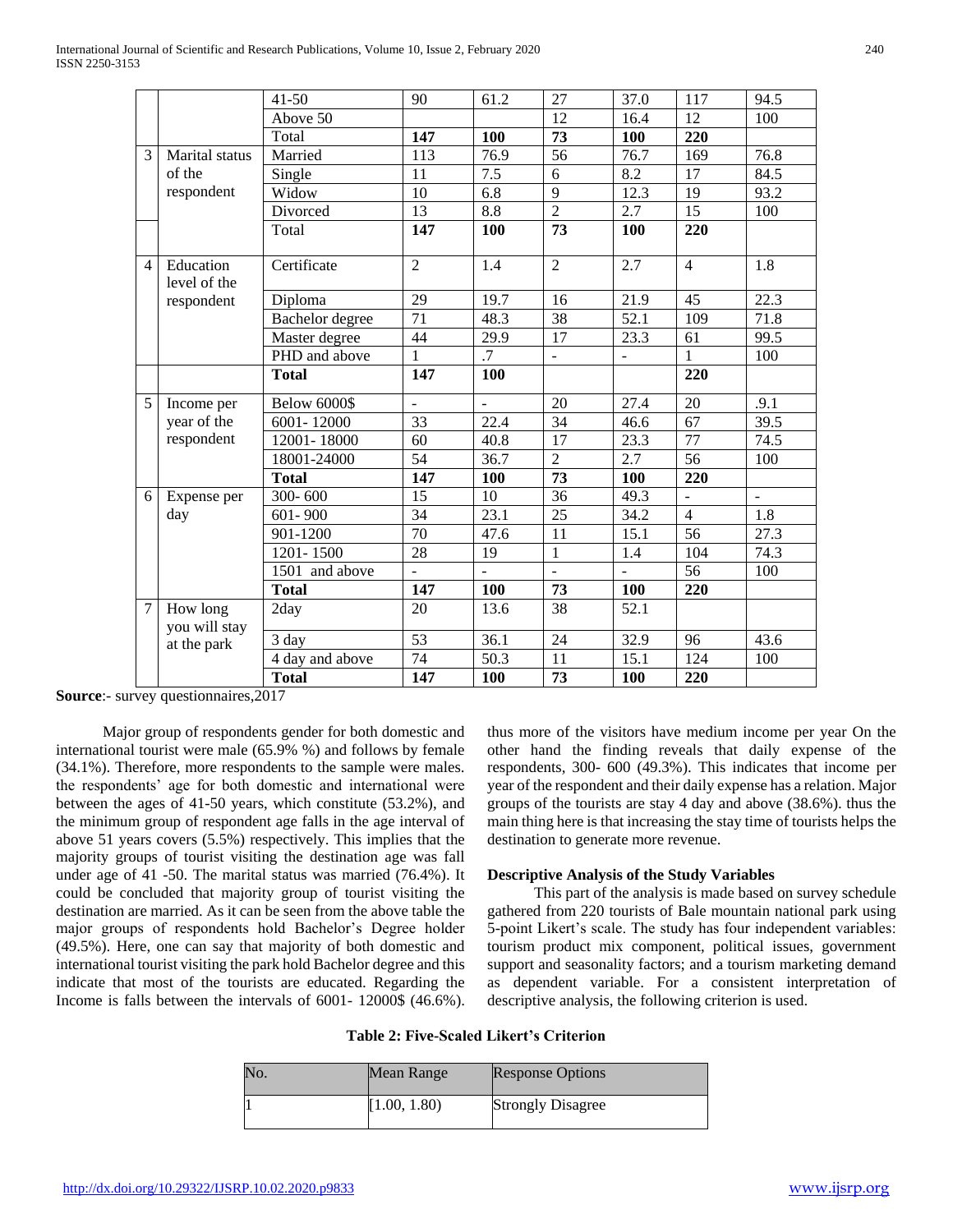| [1.80, 2.60) | Disagree              |
|--------------|-----------------------|
| [2.60, 3.40) | Neutral               |
| [3.40, 4.20) | Agree                 |
| [4.20, 5.00] | <b>Strongly Agree</b> |

**Source**: Al-Sayaad et al. (2006)

| Table 3: Descriptive statistic of Tourism product mix component |  |  |  |
|-----------------------------------------------------------------|--|--|--|
|-----------------------------------------------------------------|--|--|--|

| <b>Scale item</b>                                       | $\mathbb N$ | Min  | <b>Max</b> | <b>Mean</b> | Std. Dev. | level           |
|---------------------------------------------------------|-------------|------|------------|-------------|-----------|-----------------|
| there are easy access of transportation inside the park | 220         | 1.00 | 5.00       | 2.2909      | 1.23011   | <b>Disagree</b> |
| proper natural resource conservation practice           | 220         | 2.00 | 5.00       | 3.3091      | 1.47271   | Neutral         |
| availability of good Accommodations                     | 220         | 1.00 | 5.00       | 2.1591      | 1.17320   | Disagree        |
| internet infrastructure                                 | 220         | 1.00 | 5.00       | 2.3273      | 1.24313   | Disagree        |
| Activities (eg. camping, etc.)                          | 220         | 1.00 | 5.00       | 2.5773      | 1.37772   | Neutral         |
| the park are full Varity endemic plant type             | 220         | 1.00 | 5.00       | 3.4636      | 1.1.53603 | Agree           |
| am impressed in BMNP attraction and it environment      | 220         | 1.00 | 5.00       | 3.7955      | 1.47087   | Agree           |
| The tour operators offer good service for me            | 220         | 1.00 | 5.00       | 3.7182      | 1.44065   | Agree           |
| Valid N (listwise)                                      | 220         |      |            |             |           |                 |

**Source: -** survey questionnaires, 2017

 As can be seen from the above table the access of transportation inside the park, Accommodations found in bale are convenient, comfortable, and safe for my consumption and there are good internet infrastructure at the tourist site (Bale mountain national park) which has the mean value 2.2909, 2.1591 and 2.3273 respectively. The mean value falls under the response scale of disagree. So, it implies that the transportation, the accommodations infrastructure found in bale are not convenient, comfortable, and safe and there is lack good communication infrastructure in Bale mountain national park. As the Findings indicates The Park are full of Variety endemic plant type, I am impressed in BMNP attraction and it environment, which has the mean value 3.4636 and 3.7955 respectively. The mean value falls on the response scale of agree. This implies that the park has

variety endemic plant type and the visitor is impressed by attraction and its environment.

 The responses of interview also support the findings through schedule. Bale mountain national park have attractive untapped natural gift with endemic flora and fauna which are endemic to our country and to the globe. Ethiopia have enormous tourism potential but there are small number of tourists arrival and the sector does not generate sufficient revenue for the country economy, because of lack of infrastructural facilities such as lack of camp site for tourist in the park, lack of communication infrastructure, accommodation problem, lack of road and other facilities, stay time of tourists are very low these reduce the income generated from tourism marketing of the sector.

| Table 4: descriptive statistic of Political issues |  |  |  |  |  |
|----------------------------------------------------|--|--|--|--|--|
|----------------------------------------------------|--|--|--|--|--|

| Scale item                                                                                                          | IN  | Min  | <b>Max</b> | <b>Mean</b> | Std. Dev. | level   |
|---------------------------------------------------------------------------------------------------------------------|-----|------|------------|-------------|-----------|---------|
| There is no Security problem in Bale                                                                                | 220 | 1.00 | 5.00       | 2.4136      | 1.00082   | D/agree |
| There is no any political risk affects my visiting                                                                  | 220 | 1.00 | 5.00       | 2.5273      | 1.06595   | D/agree |
| No safety problem face me                                                                                           | 220 | 1.00 | 5.00       | 2.3182      | 1.05495   | D/agree |
| The presence of good security protection makes me more confidential 220<br>to visit the destination                 |     | 2.00 | 5.00       | 4.2772      | .83334    | Agree   |
| There are political protests when I am visiting the park                                                            | 220 | 1.00 | 5.00       | 3.7136      | 1.12862   | Agree   |
| My major consideration in travelling decision to visit any foreign 220<br>destination country's political stability |     | 1.00 | 5.00       | 4.2500      | .90471    | Agree   |
| The presence of political stability initiates me to visit                                                           | 220 | 2.00 | 5.00       | 4.2491      | .84462    | Agree   |
| the political stability has great support for tourism income generation 220<br>capacity (BMNP)                      |     | 2.00 | 5.00       | 4.3864      | .71564    | Agree   |
| Valid N (listwise)                                                                                                  | 220 |      |            |             |           |         |

**Source**: survey questinarries, 2017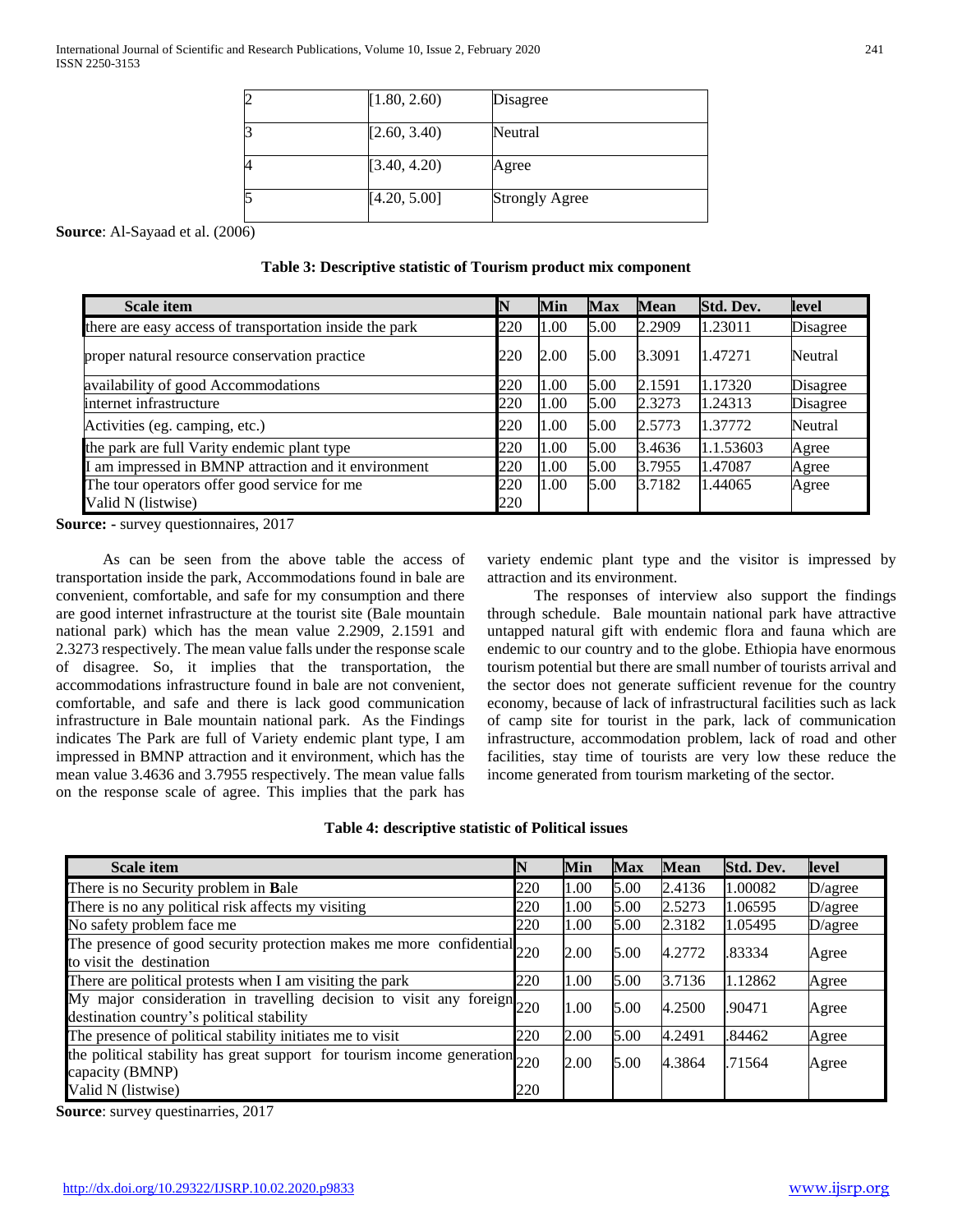As the table above depicted that the scale item There is no Security problem in bale when I am visiting the park, There is no any political risk affects my visiting decision of the park, and No safety problem face me when I am traveling to BMNP which has the mean value 2.5273, 2.4136 and 2.3182 respectively. This implies that there are security and safety problem which influences the tourist's visitation and the tourists are fair the risk of political issues of the country. Therefore, the political instability of the country has great effect on the development of tourism marketing in general as well as the increasing number of tourists' arrival of the park in particular.

 As the table indicates that the presence of good security protection makes me more confidential to visit the destination, There are political strikes or protests when I am visiting the park in which it affects my stay time at the tourist site and political stability as major consideration in travelling decision to visit any foreign tourist destination which has the mean value 4.2773, 3.7136 and 4.2500 respectively. The mean value falls under the response scale of strongly agree. This implies that the presence of good security protection, absence of political protest and the presence of political stability have great role in attracting more visitor to the park. As the table above depict that the scale item "The presence of political stability initiates me to visit different tourism sites which have special natural gifts like Bale mountain national park" and" the political stability has great support for tourism income generation capacity (Bale mountain national park).", which has the mean value 4.2591 and 4.3864 respectively. The mean value falls under the response scale of strongly agree. This implies that the presence of political stability initiate the tourist who visiting different destination and it has great role in increase the income obtained from the tourism marketing.

# **Table 5: Descriptive statistics of government support**

| Scale item government support                                           |            | Min  | <b>Max</b> | <b>Mean</b> | Std. Dev. | Level           |
|-------------------------------------------------------------------------|------------|------|------------|-------------|-----------|-----------------|
| promotion made by ministry about the park                               | 220        | 1.00 | 5.00       | 2.200       | 1.24453   | Disagree        |
| giving good information at ministry level                               | 220        | 1.00 | 5.00       | 2.3091      | 1.30853   | <b>Disagree</b> |
| The coordination between the park and the community are good 220        |            | 1.00 | 5.00       | 2.3364      | 1.33295   | <b>Disagree</b> |
| There is good professional compliant handling system at the 220<br>park |            | 1.00 | 5.00       | 2.1409      | 1.22126   | Disagree        |
| The country create proper image                                         | 220        | 1.00 | 5.00       | 2.2182      | 1.20790   | <b>Disagree</b> |
| The country create awareness                                            | 220        | 1.00 | 5.00       | 2.2045      | 1.27461   | <b>Disagree</b> |
| approaches of government officer<br>Valid N (listwise)                  | 220<br>220 | 2.00 | 5.00       | 3.1591      | 1.19633   | Neutral         |

**Source**; survey questionnaires, 2017

 As the table above depict that the scale item "I am decide to visit the park after I was see the promotion made by ministry about the park" and "Ministry of culture and tourism help me by giving good information about the park" which has the mean value 2.200 and 2.3091 respectively. This shows that there are week promotional activities made by the government and poor information coordination at the ministry level. Furthermore the table indicates that the scale item the coordination between the park and the community are good and there is good professional compliant handling system at the park which has the mean value 2.3364 and 2.1409 respectively. This implies that poor coordination with stake holders and poor compliant handling mechanism in the park. These create poor tourism marketing and reduce the income generation of tourist destination.

 As the table above depict that the scale item The country create proper image of tourism destination like Bale mountain national park and The country create awareness about her tourists attraction at national and international level", which has the mean value 2.2182 and 2.2045 with respectively. The mean value falls under the response scale of disagree. This implies that there are poor image of the country, poor awareness creation and it needs to have improved in creating awareness about the tourism potential of the country in general and the tourism destination in particular.

 As the response of interview also support the finding of questionnaires, that support of government are very low in terms of financial support, promotion, in human resource development, poor recognition for tourism marketing, lack support in prevention of natural resource and in reducing the human encroachment in the park because human encroachment affect the eco-system of wildlife, it also create bad image in the mind of the tourist when they see human in the park and the human encroachment create immigration of wildlife to the neighbor country.

| <b>Scale items</b>                                                            |     | Min  | <b>Max</b> | <b>Mean</b> | Std. Dev. | Level |
|-------------------------------------------------------------------------------|-----|------|------------|-------------|-----------|-------|
| I am visiting Bale mountain national park because I am on 220<br>vacation     |     | 1.00 | 5.00       | 3.4818      | 1.44445   | Agree |
| Promoting<br>the destination attractiveness during the off $_{220}$<br>season |     | 1.00 | 5.00       | 3.5500      | 1.43417   | Agree |
| The temporal imbalance tourism phenomenon                                     | 220 | 1.00 | 5.00       | 3.4273      | 1.41395   | Agree |
| I am select favorable season to visit the park                                | 220 | 1.00 | 5.00       | 3.4773      | 1.31185   | Agree |
| The off season effect on employment                                           | 220 | 1.00 | 5.00       | 3.5773      | 1.33394   | Agree |

**Table 6: Descriptive statistics of seasonality effect**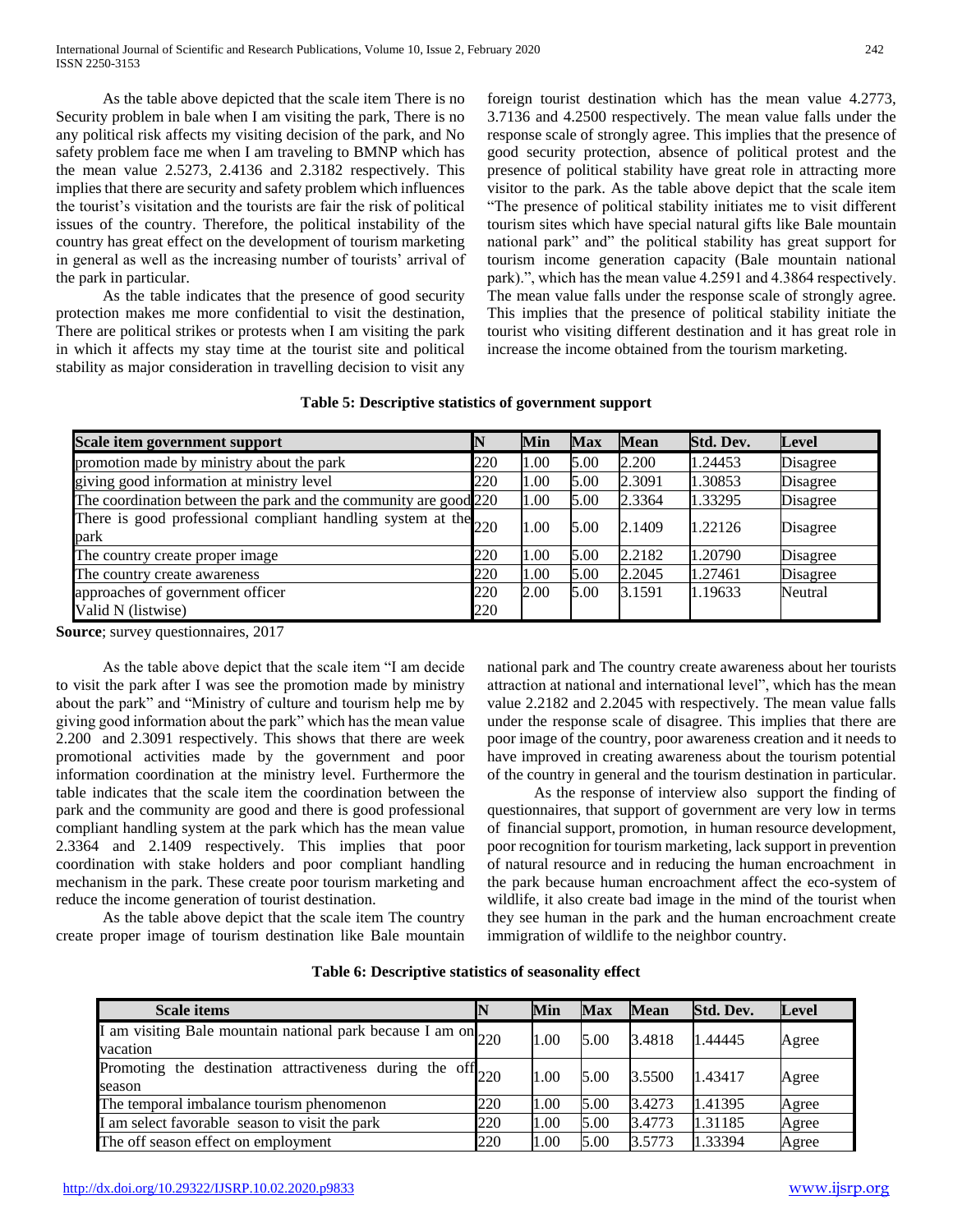| Climatic condition                  | <b>220</b> | 1.00 | 5.00<br>Ιc | 5501<br>D.JJ71       | 37198  | Agree   |
|-------------------------------------|------------|------|------------|----------------------|--------|---------|
| the events/festivals<br>Presence of | 220        | 1.00 | 5.00<br>Ιc | 3.3409<br><b>D.S</b> | .5071' | Neutral |
| (listwise)<br>Valid<br>. N          | 220        |      |            |                      |        |         |

**Source**; survey questionnaires, 2017

 Finding from table , indicate that scale item I am visiting Bale mountain national park because I am on vacation, I am select favorable season to visit the park, promoting the destination attractiveness has great role in improving the tourism demand, The temporal imbalance of the phenomenon of tourism, off season of tourism creating unemployment problem, and Climatic condition affects tourist decision to visit the destination" which has the mean value which has the mean value 3.4818, 3.4773, 3.5500, 3.4273, 3.5773 and 3.5591 respectively. The mean value falls under the response scale of agree. This implies that tourists' visiting the park is adjusting their visitation program when they are on vacation, selecting favorable season for visiting, promotion, temporal imbalance of tourism activity, climatic change and off season affect tourism marketing demand.

|  |  | Table 7: descriptive statistics of tourism marketing demand |  |  |  |  |  |
|--|--|-------------------------------------------------------------|--|--|--|--|--|
|--|--|-------------------------------------------------------------|--|--|--|--|--|

| Scale item                                    |     | Min  | Max  | Mean   | Std. Dev | Level      |
|-----------------------------------------------|-----|------|------|--------|----------|------------|
| Distance from the center                      | 220 | .00. | 5.00 | 4.0864 | 1.08405  | Agree      |
| there are no safety and security problem      | 220 | 1.00 | 5.00 | 1.8182 | .77261   | S/disagree |
| Promotion made by government                  | 220 | .00  | 5.00 | 2.7773 | 1.34145  | Neutral    |
| Temporal change fluctuation of tourism demand | 220 | .00. | 5.00 | 3.3273 | 1.39542  | Disagree   |
| Valid N (listwise)                            | 220 |      |      |        |          |            |

Source: survey questionnaires, 2017

 As the **table** above depict that "Tourism marketing of the park are affected by it location form the center" which has the mean value 4.0864. The mean value falls on the response scale of agree. This implies that the location of the destination affect their visitation and stay time. Therefore, access good infrastructure has great role in the development of tourism marketing of the country in general and of the destination in particular.

 Furthermore **the table** above, indicate that safety and security problem in bale mountain national park", which has the mean value 1.8182. The mean value fall under the response scale of disagree. This indicates that there are some safeties and security problem when they are visiting the destination and these problems affect the tourism demand.

# **Results of Inferential Statistics**

 In this section, the results of inferential statistics are presented. In order to address the objectives of the study, Pearson's Product Moment Correlation Coefficient and regression analyses were performed. With the aid of these statistical techniques, conclusions are drawn and decisions are made with respect to the research hypothesis.

# **Correlation coefficient**

| Model |            | Coefficients | Unstandardized | Standardized<br>Coefficients |          | Sig. | <b>Collinearity Statistics</b> |       |  |
|-------|------------|--------------|----------------|------------------------------|----------|------|--------------------------------|-------|--|
|       |            |              | Std. Error     | Beta                         |          |      | Tolerance                      | VIF   |  |
|       | (Constant) | 2.904        | .375           |                              | 7.748    | .000 |                                |       |  |
|       | TP         | .324         | .048           | .401                         | 6.777    | .000 | .482                           | 2.073 |  |
|       | PI         | $-.166$      | .080           | $-.093$                      | $-2.076$ | .039 | .839                           | 1.192 |  |
|       | <b>GS</b>  | .196         | .043           | .222                         | 4.529    | .000 | .704                           | 1.421 |  |
|       | SF         | $-.203$      | .043           | $-.270$                      | $-4.695$ | .000 | .511                           | 1.955 |  |

**Table 8: relationship between independent variable and tourism marketing demand**

a. Dependent Variable: TM

**Source: survey questionnaires, 2017**

 As it is clearly indicated in the above **table 8**, a strong positive relationship was found between tourism product mix component and tourism marketing demand  $(r = .730, p < .01)$ , seasonality and tourism marketing demand has moderate and inverse relationship ( $r = -0.675$ ,  $p < 0.01$ ), that means, as the effect of seasonality decline, tourism marketing demand was increase.

Government support and tourism marketing demand has moderate and direct relationship ( $r = .573$ ,  $p < 0.01$ ), and political factor and tourism marketing demand has negative and weak correlation  $(r =$  $-.377, P < 0.05$ ) which are statistically significant at 95% confidence level.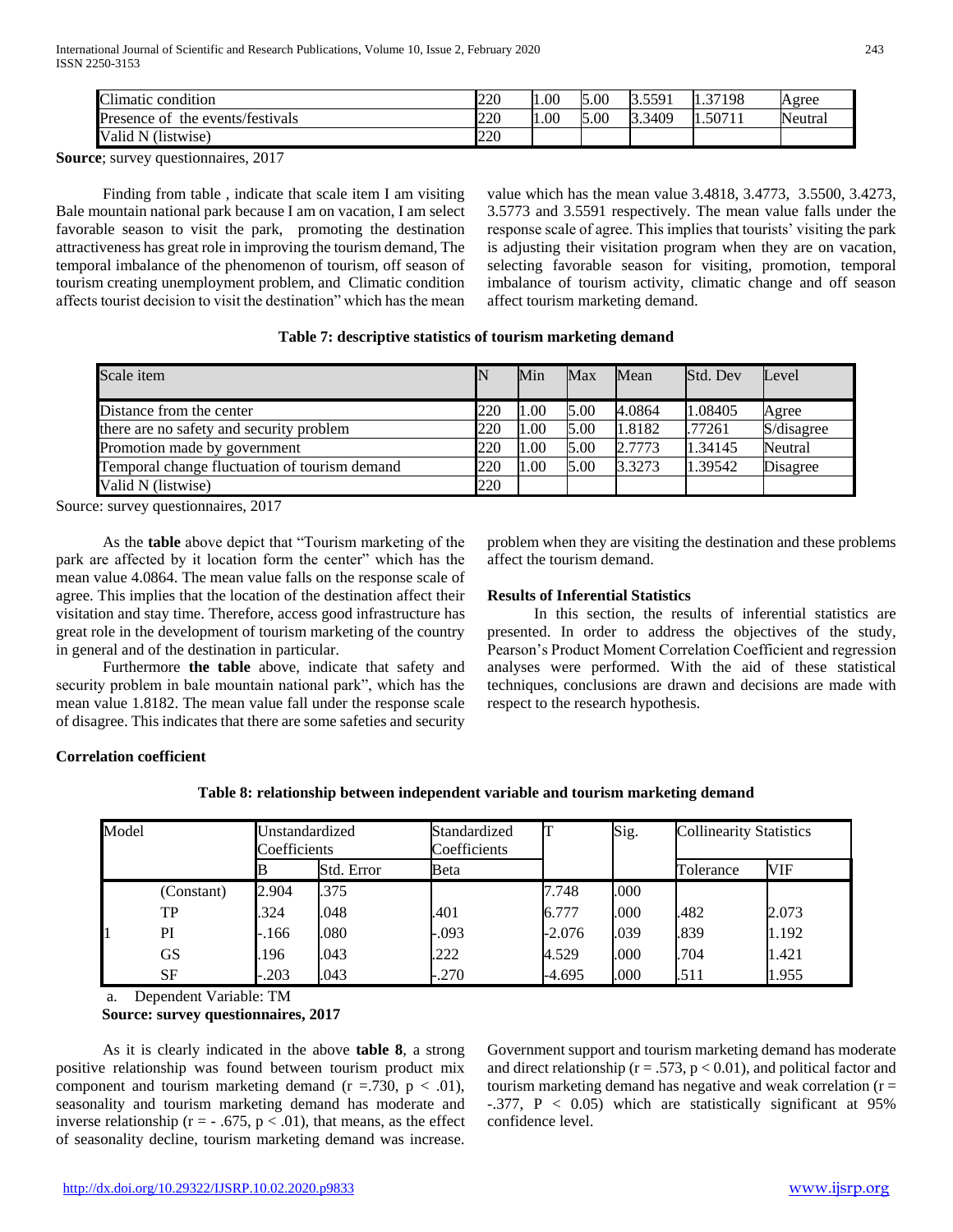This implies that at a 1% level of significance it was found that the tourism product mix, political issues, government support and seasonality factors have a significant relationship with tourism marketing demand in the study area.

## **Regression analysis**

 The regression analysis can be determined whether the independent variables explain a significant variation in the dependent variable, including whether a relationship exists. Regression analysis also determine how much of the variation in the dependent variable can be explained by the independent variables. That is, the strength of the relationship. In regression analysis, this is measured by Adjusted R Square, R².

 The dependent variable for this study is Tourism demand whereas the four independent variables are TP, PI, GS and SF with regard tourism marketing of Bale mountain national park. Tourism marketing of the destination can be measured by the use of number of arrivals (Tourism marketing demand).

 Generally, the study tested four major assumptions such as Normality, Multicollinearity, Linearity, and Homoscedasticity that must be fulfilled to analyze data using multiple linear regression models. Since all the four assumptions were not violated, the researcher examined the data collected by the schedule using multiple regression models.

**Table 9: ANOVA (Analysis of Variance)**

| Model                     |                                           | Sum of Squares | $\mathbb{D}$ f | Mean Square | E      | Sig.              |  |  |
|---------------------------|-------------------------------------------|----------------|----------------|-------------|--------|-------------------|--|--|
|                           | Regression                                | 76.608         |                | 19.152      | 94.352 | .000 <sup>b</sup> |  |  |
|                           | Residual                                  | 43.641         | 215            | .203        |        |                   |  |  |
|                           | Total                                     | 120.249        | 219            |             |        |                   |  |  |
| a. Dependent Variable: TM |                                           |                |                |             |        |                   |  |  |
|                           | b. Predictors: (Constant), SF, PI, GS, TP |                |                |             |        |                   |  |  |

**Table 10: model summary**

| .798ª<br>.63 <sup>2</sup><br>.63<br>.45054 | Model | IR | <b>R</b> Square | <b>Adjusted R Square</b> | <b>Std. Error of the Estimate</b> |
|--------------------------------------------|-------|----|-----------------|--------------------------|-----------------------------------|
|                                            |       |    |                 |                          |                                   |

a. Predictors: (Constant), TP, PI, GS, SF

**Source : survey questionnaires,2017**

 From table 10 above, "R" has a score of .637. It is a multiple correlation coefficient between dependent and independent variables of the study. "R" represents the value of the multiple correlation coefficients between the predictors and the outcome (Field, 2005). The results show that the coefficient of

multiple determinations  $(R^2)$  is .637 and adjusted  $R^2$  is .63 indicating the regression model is good fit. It reveals that about 63.0 percent of the variation in dependent variable So, there are other factors that are not incorporated in the model to explain tourism marketing demand of Bale Mountain National park.

| Table 11: Coefficients' Table on Multiple Regression of the Research Model |  |  |  |  |
|----------------------------------------------------------------------------|--|--|--|--|
|----------------------------------------------------------------------------|--|--|--|--|

| Model |            | Unstandardized<br>Coefficients |            | Standardized<br>Coefficients |          | Sig. | <b>Collinearity Statistics</b> |       |
|-------|------------|--------------------------------|------------|------------------------------|----------|------|--------------------------------|-------|
|       |            |                                | Std. Error | Beta                         |          |      | Tolerance                      | VIF   |
|       | (Constant) | 2.904                          | .375       |                              | 7.748    | .000 |                                |       |
|       | TP         | .324                           | .048       | .401                         | 6.777    | .000 | .482                           | 2.073 |
|       | PI         | $-.166$                        | .080       | $-.093$                      | $-2.076$ | .039 | .839                           | 1.192 |
|       | <b>GS</b>  | .196                           | .043       | .222                         | 4.529    | .000 | .704                           | 1.421 |
|       | SF         | $-0.203$                       | .043       | $-.270$                      | -4.695   | .000 | .511                           | 1.955 |

b. Dependent Variable: TM

## **Source: survey questionnaires, 2017**

 Table 11: further the table shows that, all the explanatory variables included in this study significantly explain the variation of the dependent variable at 99 percent confidence level. The standardized beta coefficient column shows the contribution that an individual variable makes to the model. Accordingly, the most contributing factors for tourism marketing demand are tourism product mix with beta value of -.401 followed by seasonality factors with the value of -.270.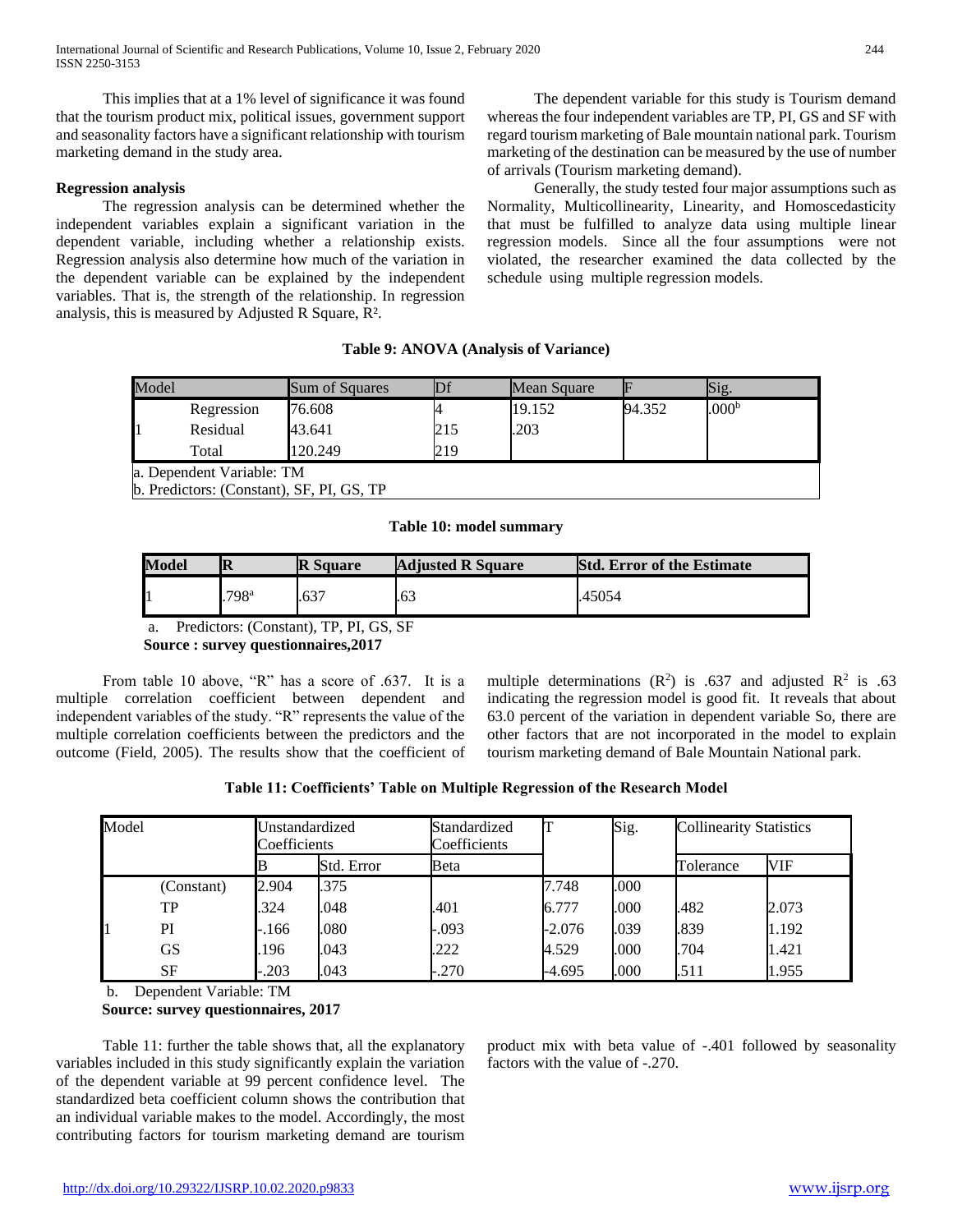## VI. CONCLUSION AND RECOMMENDATION

 The purpose of this study was to identify and examine those factors affecting tourism marketing demand. And to this end, the study sought to identify the most important factors that are behind the tourism marketing demand in the study area. As depicted by the results of descriptive statistics, tourism marketing demand in the study area is challenged by tourism product mix, political issue, and government support and seasonality factors.

 As a supplement to the quantitative results, qualitative findings also show that the tourism marketing demand affected by climate condition, political instability, lack of infrastructure, promotion problem, and seasonal fluctuation.

 The other factors which influence tourism marketing demand of the park are lack support from government which include the destination are registered before long time ago on tentative united nation economic, social and cultural organization (UNESCO), but not registered permanently these are because of weak government support, poor compliant handling, poor implementation of rule and regulation of government law, poor image of government officials for destination and lack of proper recognition for tourism in general. This shows that government support has great effect on tourism development in general as well as income generation of the destination tourism marketing.

 The political issue are also the factors influencing demand of the destination which include the problem safety when they are visiting the park, fair security, problem of political risk and the presence of strike or protest are the main factor affecting tourism marketing demand. The declining of number of tourist arrivals are caused because of the political instability caused in the country last year and it influence strongly tourism marketing demand of the country in general and the destination in particular, for these reason most tourist which are book their visitation time of the destination and remove their plan and change to other African countries which good political stability. Thus, it does not matter how incorrect or wrong a perception of risk may be, it will influence the behavior of the tourist in exactly the same way that decisions would be affected by changes in the level of actual risk. Seasonality in tourism activity is not a particular characteristic of a single destination or country, as it is experienced in almost all countries and destinations in the world. Seasonality causes the fluctuation in tourists and visitor numbers to a destination. Therefore, some destination at certain times has more tourists and visitors than they are able to accommodate, while at other times, there are too few tourists and visitors to the region. Thus, The issues which study are focus on are effect of seasonality on tourism marketing demand and the income generation of the destination are climatic change, unemployment problem which leads to devaluation the income of the service organization serving tourist, lack of plan for off season of tourism activity, because of our country tourism activity are at its infant level and absence of remedial action for the seasonality. This phenomenon is mostly recognized as a problem to be tackled. The majority of the tourist operators dealing with the issue of seasonality identify these systematic demand fluctuations as a problem, which has to be overcome or, at least, modified and reduced in effect.

 As the result of the finding show, the change in the dependent variables ( $R^2 = .637$ ) means that the total variation in the dependent variable (tourism marketing demand or tourist arrivals) is explained or caused by 63.7 percent of the change in all independent variables. It can be conclude that the selected variables have explain tourism marketing demand 63.7% and the rest percent are explained by other.

#### **Recommendation**

 Suggestions for corrective and complementary measures to enhance the tourism marketing demand are required. Such recommendations need an in-depth analysis of the influence of different factors regarding the sector. Based on the findings and conclusions of the study, the following recommendations are forwarded.

- Improving tourism infrastructure: there are infrastructural problem inside and to the park. Therefore, it needs to reduce overall tourism infrastructural problem eg. Building camp site and lodge by communicating with investor and working by integration with all stake holders.
- Building institutional capacity: Ministry of Tourism and culture is concerning authority for tourism development in our country. Again, other institutional bodies are engaging for ecotourism development in the country. So, it is necessary to build up institutional capacity and coordination among the bodies for ecotourism development.
- Creating awareness to the local community in protecting the destination natural resource, because the involvement of human, domestic dog and cattle in the protected area reduce the quality of attraction.
- Political stability is of extreme importance to any investment, but it is of special consequence to tourism because of what is being sold: serenity, leisure, fun and comfort. These can only be successfully marketed under stable political conditions.
- As tourism is seasonal in its nature, it creates seasonal unemployment; this seasonality flow creates in efficiencies in terms of utilizing resources. Thus, tourism marketing face large negative impacts at times of sudden drop of tourism demand.
- Linkage to other types' of tourism: Ecotourism can ensure the sustainable tourism development in any country. For this reason, BMNP and our country in general should develop ecotourism inter related with other types' tourism such as, heritage tourism, education and culture tourism.

#### **REFERENCES**

- [1] Al-Sayaad, J., Rabea, A., Samrah, A. (2006). Statistics for Economics and Administration Studies. Dar Hafez, Jeddah, Kingdom of Saudi Arabia.
- [2] Asmamaw, D. &Verma, A. (2013). Local Attitudes towards Environmental Conservation and Ecotourism around Bale Mountains National Park, Ethiopia. Scholarly Journal of Agricultural Science.
- [3] The International Ecotourism Society, (2000). Ecotourism Statistical Fact Sheet. Retrieved October 20, 2006, from http://www.ecotourism.org/research/stats/files/stats.pdf
- [4] Hair, J. F., Hult, T. M., Ringle, C. M. & Sarstedt, M. (2014). A Primer on Partial Least Squares Structural Equation Modeling (PLS-SEM) (1st Edition). Thousand Oaks. California: SAGE Publications, Inc.
- [5] Cothran,.D.A. and Cothran, C.C. (1998). "Promise or Political Risk for Mexican Tourism". Annals of Tourism Research, 25(2), 477-497.
- [6] Kothari, C. R. (2004). Research Methodology: Methods and Techniques (2nd Revised Ed.). India: New Age International Publishers.
- [7] Middleton, V., Fyall, A., & Morgan, M. (2009). Marketing in travel and tourism ( 4th ed.). British library cataloging in publication data.